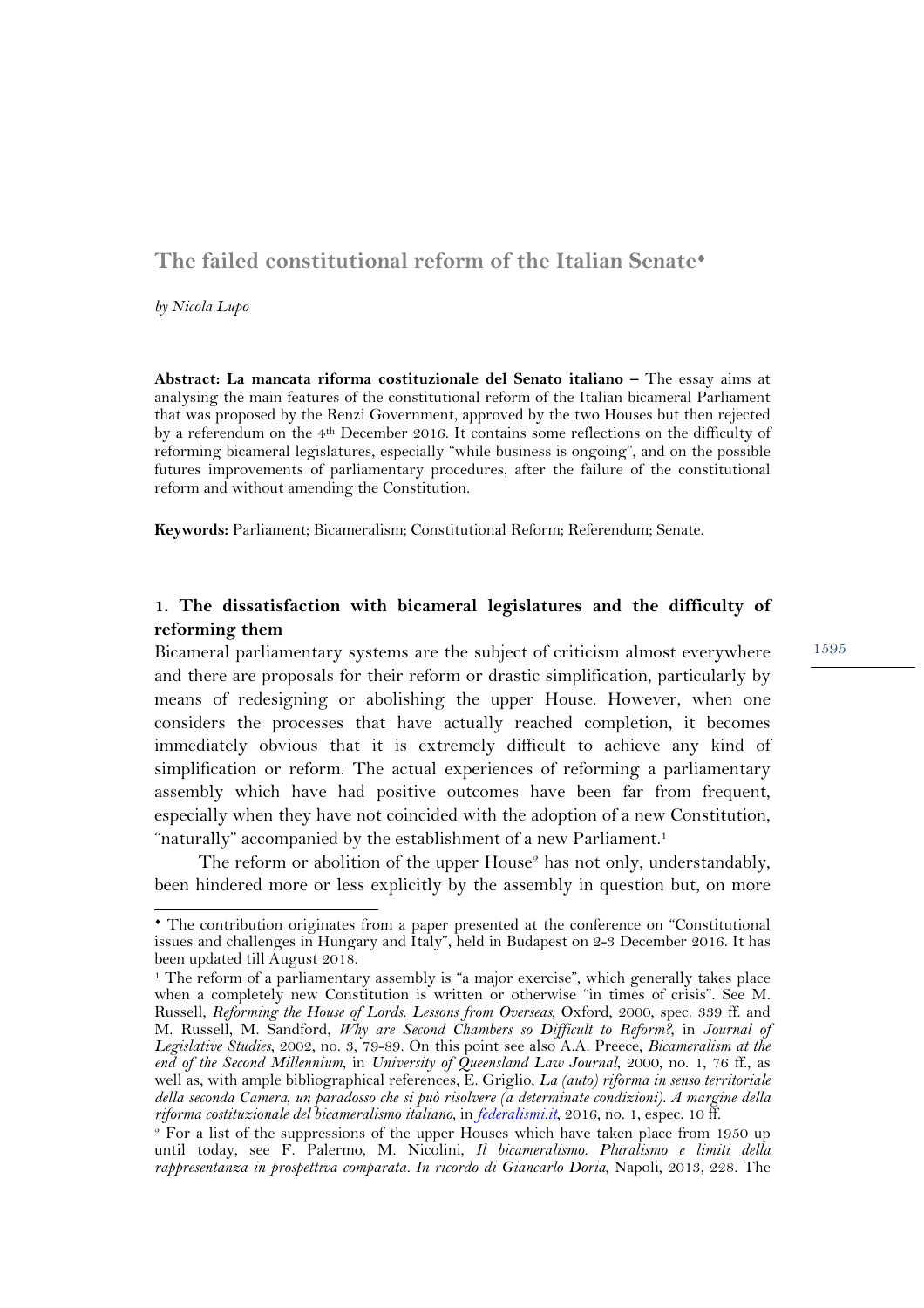than one occasion, these changes have also been rejected by the electorate. For example, in the Irish referendum that took place in October 2013, the Irish citizens rather surprisingly rejected the abolition of the Seanad.3 Furthermore, the French referendum in April 1969 on a constitutional revision that set out to drastically reduce the powers of the Sénat was also rejected, and resulted in the well-known resignation of General De Gaulle.<sup>4</sup>

The reform of Italian bicameralism proposed by the Renzi Government represents a further confirmation of this hypothesis. By the referendum of 4 December 2016, a large majority of Italian citizens voted against the constitutional reform (59.12% against and 40.88% in favour, with a turnout equal to 65.47%). The dominant factor in producing this result was the determination of the opposition, both from inside and outside the majority, to defeat Matteo Renzi's leadership.<sup>5</sup> The referendum did in fact offer a valuable opportunity for uniting all the adversaries of the then President of the Council and secretary of the Democratic Party, in the name of a noble battle – the defence of the Constitution in force – and the exploitation of a social malcontent arising from years of negative or quite low economic growth. However, there are further, deeper reasons behind this referendum result, which can be linked to the many failed attempts at constitutional reform that had occurred in Italy throughout the previous thirty years, up to this stage. $6$ 

1596

l

The same activity of the Advisory Committee for institutional reforms in 2013, established by the Letta Government – from which the bill then submitted to the Houses derived, substantially even if not formally, as it was presented by a different Government – shows that it is not at all simple to advance a reform of symmetrical bicameralism. This is particularly so at a moment in which the very foundations which are usually identified as being at the core of upper Houses tend to be called into question,7 and in which the experiences of territorial representation diverge with regard to both its articulation and the results that

abolition of the Senate in Mauritania, which occurred through a referendum in 2017, must be added to this list. See also P. Passaglia, *Unicameralism, Bicameralism, Multicameralism: Evolution and Trends in Europe*, in *Perspectives on Federalism*, 2018, no. 2, 25 ff. (who spots a trend in Europe towards simplification).

<sup>3</sup> See, among others, M. MacCarthaigh, S. Martin, *Bicameralism in the Republic of Ireland: The Seanad Abolition Referendum*, in *Irish Political Studies*, 2015, no. 1, 121 ff. and P. Pisicchio, *Seanad 2013: l'abrogazione che non ci fu. Anatomia del referendum irlandese sull'abrogazione del Senato*, in *Rassegna parlamentare*, 2016, no. 2, 374 ff.

<sup>4</sup> See, for all, G. Quagliariello, *De Gaulle e il gollismo*, Bologna, 2003, 673 ff.

<sup>5</sup> For a political science analysis, see D. Di Mauro, V. Memoli, *Targeting the government in the referendum: the aborted 2016 Italian constitutional reform*, in *Italian Political Science Review*, 2018, 1 ff.

<sup>6</sup> Addressed by, among others, S. Bonfiglio, *Il Senato in Italia. Riforma del bicameralismo e modelli di rappresentanza*, Roma-Bari, 2006, spec. 57 ff. and by F. Sgrò, *Il Senato e il principio della separazione dei poteri*, Milano, 2012, espec. 135 ff.

<sup>7</sup> On the bases of bicameralism see, for all, J. Uhr, *Bicameralism*, in *The Oxford Handbook of Political Institutions*, edited by R.A.W. Rhodes, S.A. Binder, B.A. Rothman. Oxford, 2008, 474 ff. For an updated re-reading of the debate, see M. Romaniello, *Bicameralism: a concept in search of a theory*, in www.amministrazioneincammino.luiss.it. 28 September 2016.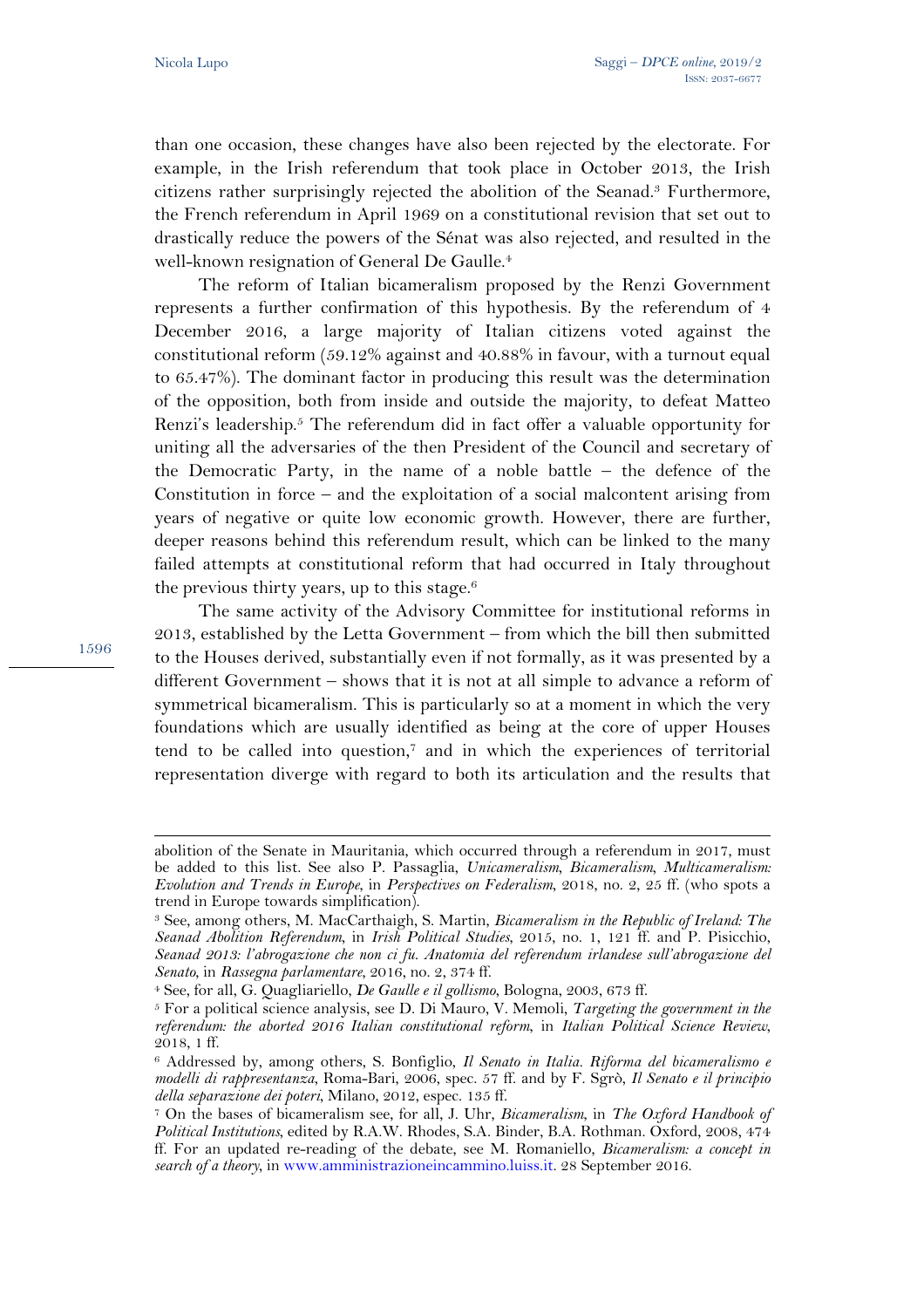l

are actually produced.8 On this occasion, particularly in the initial phases, a wide consensus was recorded in the Advisory Committee in favour of the reform, in the light of the stalemate following the 2013 elections, on the *pars destruens*: that is, on the need to overcome symmetrical bicameralism, excluding the Senate from the relationship of confidence with the Government. By contrast, the opinions of the Committee's members diverged considerably, as to the *pars construens*: both regarding the composition and the powers of the upper House.<sup>9</sup> The scale of this divergence was such that the unicameral option came to the fore again during the second part of the work. It was a proposal supported only by a minority of the Committee's members but was authoritatively and solidly argued.10

Moreover, any possible transformation from bicameralism to unicameralism would have given rise to a definite anomaly in the case of Italy, at least in the continental context, considering the size of the Italian Republic, which has just over 60 million inhabitants. All European Union Member States with over ten million inhabitants have a bicameral parliament, with the only exceptions being Greece and Portugal (States which furthermore exceed this threshold by about one million inhabitants each). These exceptions are, however, more than balanced out by States, like Austria, Ireland and even Slovenia in particular, which are characterised by bicameral systems, even though their inhabitants number less than the threshold of ten million.11 The creation of an Italian departure from symmetrical bicameralism via the abolition of the Senate would have therefore resulted in an even more significant anomaly from the European comparative perspective.

<sup>8</sup> See this extensively dealt with by G. Doria, *Bicameralismo e federalismo. Analisi dei modelli di relazione*, Roma, 2013, espec. 75, who compares two theoretical models (the representative and the guarantor models) and two structural models (the ambassadorial and the senatorial models). See also the A. Gamper (Ed.), *Representing Regions, Challenging Bicameralism*, special issue of *Perspectives on Federalism*, 2018, no. 2 (onfederalism.eu/attachments/004\_Volume%2010%20-%20issue%202%20-%202018.pdf).

<sup>9</sup> The works of the Letta-Quagliariello Advisory Committee are presented in a volume published by the Presidency of the Council of Ministers for constitutional reforms, *Per una democrazia migliore. Relazione finale e documentazione*, Roma, 2013 (also available at: presidenza.governo.it/DIE/attivita/pubblicazioni/Per%20una%20democrazia%

<sup>20</sup>migliore.pdf). A critical analysis of its activity is in A. Manzella, *La riforma del bicameralismo*, in *Rivista AIC*, 2013, no. 13 (in the name of a Senate directly elected and able to take part in the swearing-in of the government in a common parliamentary sitting). For the proposal in question see P. Ciarlo, G. Pitruzzella, *Monocameralismo: unificare le due Camere in un unico Parlamento della Repubblica*, in www.osservatorioaic.it, October 2013. 10 For a criticism of the unicameral hypothesis, see the solid arguments advanced by R.

Bifulco, *Le proposte della commissione per le riforme costituzionali sulla riforma del bicameralismo e la 'scorciatoia' monocamerale*, in *Rivista AIC*, 2014, no. 1, and M. Luciani, *La riforma del bicameralismo oggi*, ivi, 2014, no. 2.

<sup>&</sup>lt;sup>11</sup> The element regarding the size of the country is often overlooked in comparative analyses of bicameralisms: for instance, see P. Passaglia, *Unicameralism, Bicameralism, Multicameralism: Evolution and Trends in Europe*, cit., 1 ff.

Also, other than the European Union, the picture remains basically the same. For example, see D. Shell, *The History of Bicameralism*, in N.D.J. Baldwin, D. Shell (Eds), *Second Chambers*, London-Portland, 2001, according to whom the comparative panorama sees a prevalence of unicameral systems (but at the same time highlighting how Portugal was, at the time, the only western democracy with a unicameral system to exceed ten million inhabitants).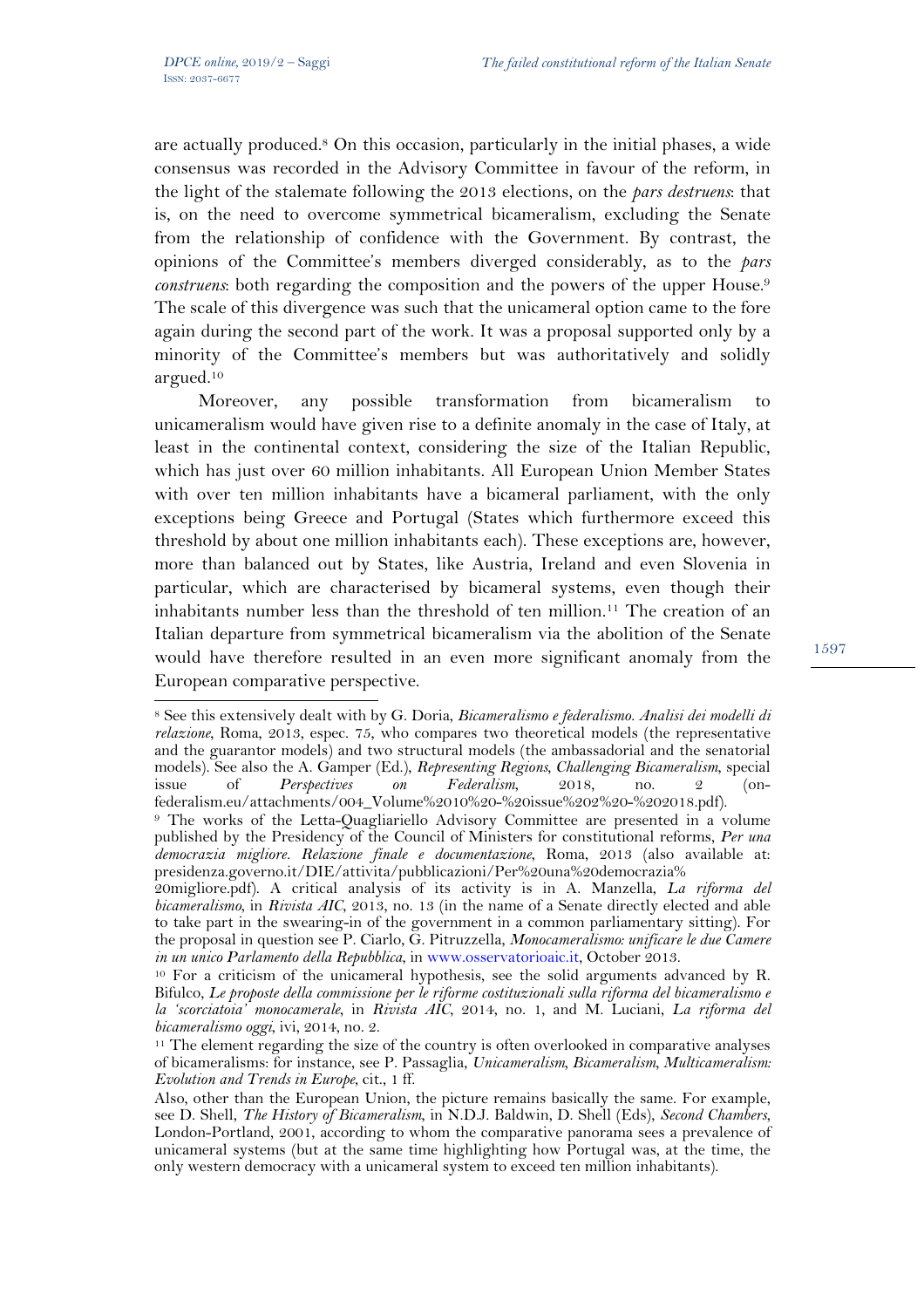It has obviously been very easy to criticise the text approved by Parliament, which was the result of a two-year process,<sup>12</sup> and then rejected by the referendum, and to outline alternative options, on paper and during the referendum campaign. However, it is not at all easy to formulate a real reform proposal that can work and be approved in the modalities and procedures prescribed, for any constitutional revision, by art. 138 Const. This provision requires two distinct votes by each House and on the second, to be held at least three months after the first one, the obtainment of a higher majority: if this majority, in both Houses, is greater than 2/3 of the members, the constitutional revision is promulgated and enters into force, without any other requirement; otherwise, and provided that the revision obtained at least the absolute majority of the members, the possibility of a referendum is envisaged, upon request by parliamentary minorities (at least 1/5 of the members of each House), the citizens (500,000 voters) or the Regions (five Regional Councils). If no referendum is requested, the constitutional revision is promulgated and enters into force.

## **2. The difficulty of approving a reform while business is ongoing and the need to allow a potential re-election of the Parliament at any time**

A further hurdle for the reform of a bicameral Parliament is the need to realise the reform while business is ongoing: that is, without having to rule out the possibility of electing a new parliament at any time and approving it in very close coordination with the rewriting of the electoral law. In Italy, then, the difficulty has been increased by the fact that many relevant sections of electoral law No. 270 of 2005 (the so-called "Porcellum") were declared constitutionally invalid by the Constitutional Court in its judgement No. 1 of 2014.13 The reformers addressed this difficulty by deciding not to reduce the number of members of the Chamber of Deputies, which would have remained 630, and designing an electoral law uniquely for the Chamber of Deputies (No. 52 of 2015, the so-called "Italicum"), applicable, at least in theory, either in the event of approval of the constitutional reform or in the event of its rejection.

The case law of the Italian Constitutional Court had in fact affirmed a principle according to which it is mandatory to guarantee the "necessary, constant functioning" of the constitutional bodies, permitting their "renewal, at any time". The Court has until now applied this principle with reference to the abrogative referendums (aimed at repealing, either partially or entirely, pieces of

 $\overline{a}$ <sup>12</sup> Text of the constitutional bill published in the Official Gazette no. 88 of 15 April 2016.

<sup>13</sup> See V. Barsotti, P.G. Carozza, M. Cartabia, A. Simoncini, *Italian Constitutional Justice in Global Context*, New York, 2016, 90 ff. and, more specifically, E. Longo, A. Pin, *Don't Waste Your Vote (Again!). The Italian Constitutional Court's Decision on Election Laws: An Episode of Strict Comparative Scrutiny*, in *ICON·S Working Paper*, 2015, no. 10, and, referring also to judgement no. 35/2017, A. Baraggia, L.P. Vanoni, *The Italian Electoral Law Saga: Judicial Activism or Judicial Subsidiarity?*, in *STALS research paper*, 2017, no. 2.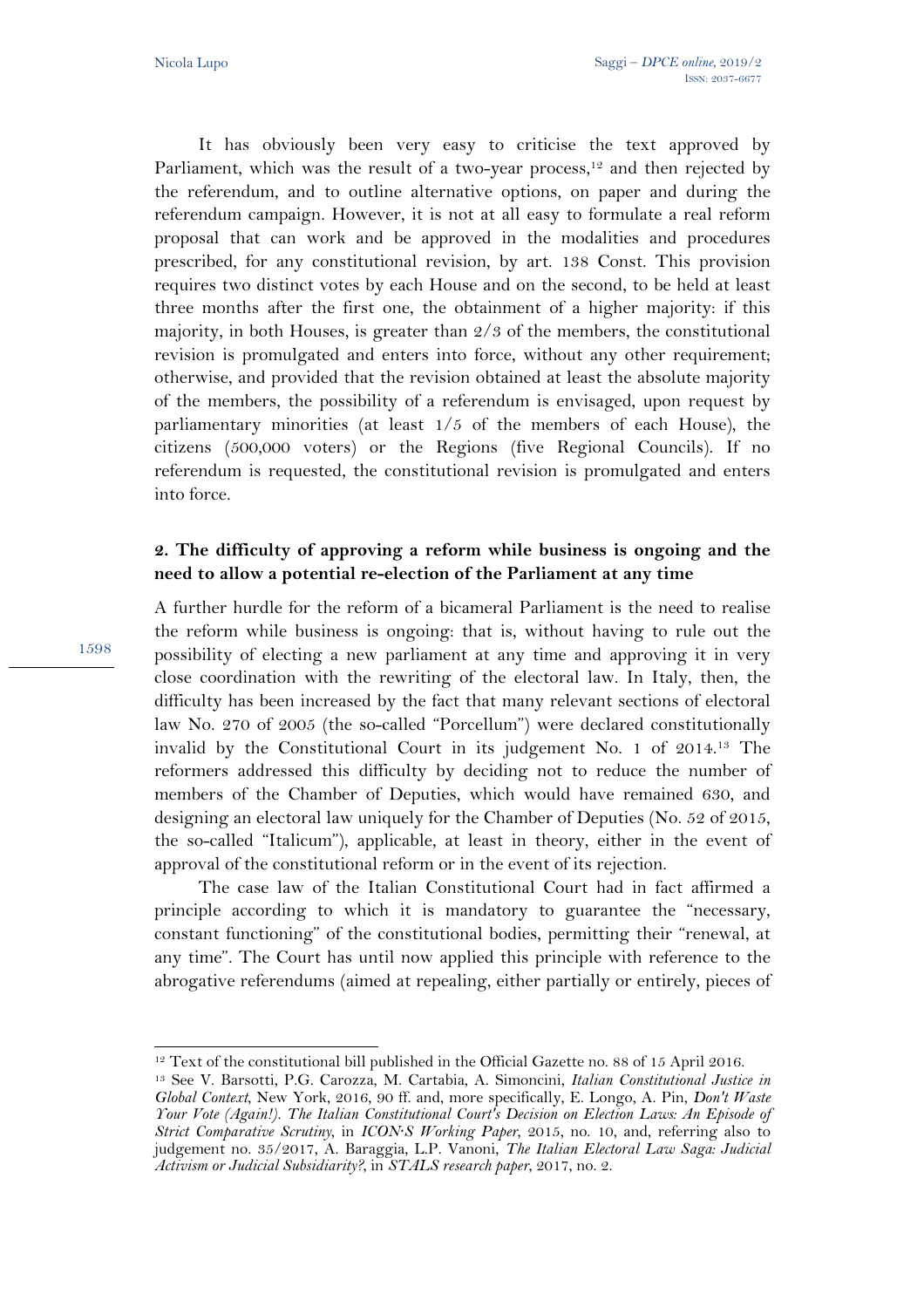ordinary legislation):14 the referendums' questions were thus declared inadmissible by the Court when, proposing the total abrogation of electoral laws, or seeking repeals inconsistent with their future application, risked making it impracticable to proceed to the new elections in case of early dissolution of the Houses. This is a principle which, again according to the Court, "takes on particular importance for the Parliament, that is 'the characterising institute of the legal system' (judgement No. 154 of 1985) and is the privileged place of political representation (cfr. judgement No. 379 of 1996), such that even only the temporary paralysis of the juridical mechanisms for the renewal of the parliamentary assemblies would clash with the fundamental needs of representative democracy."15

The same Court also applied this principle to itself, preventing its decision as to the unconstitutionality of electoral legislation from having a similar effect. So, in the judgement No. 1 of 2014 the Court took care to specify that the legislation that remains in force following the above declaration of unconstitutionality of Act No. 270 of 2005 is "on the whole suitable to guarantee the renewal, at any time, of the elective constitutional organ", just as required by the constant jurisprudence of this Court (judgement No. 13 of 2012)"16.

The next logical step might be to argue that such a principle applies as a 'supreme principle', thereby limiting constitutional reforms. The consequence of this would be that a constitutional bill seeking to reduce the number of the Chamber's components would have had to contain a transitory constitutional provision capable of guaranteeing its election, should the entry into force of a new electoral law be delayed: a constitutional provision that should to some extent also take care of the necessary redefinition of the electoral constituencies. Having kept the number of MPs at 630 has instead allowed the constitutional bill to tackle the election of just a new Senate, albeit with a somewhat artificial transitory provision<sup>17</sup>.

As already remarked, the new electoral law for the Chamber, Act No. 52 of 2015 (the so-called "Italicum"), would have been applicable for the election of 630

 $\overline{a}$ <sup>14</sup> See, for the expressions in inverted commas, judgement no. 26 of 1997 of the Constitutional Court, whereby those referendum requests, which were aimed at suppressing the proportional quota in the electoral laws then in force for the Chamber of Deputies and the Senate, were declared inadmissible. See also for the indication of further decisions in which that same principle, originally conceived for the Supreme Council of the Judiciary, was affirmed, M. Luciani, *Commento all'art. 75. Il referendum abrogativo*, in G. Branca, A Pizzorusso (Dir.), *Commentario della Costituzione*, Bologna-Roma, 2005, espec. p. 475 ff., and A. Gigliotti, *L'ammissibilità del referendum in materia elettorale*, Milano, 2009, espec. p. 122 ff. 15 Thus again judgement no. 26 of 1997 of the Constitutional Court.

<sup>&</sup>lt;sup>16</sup> The expressions in inverted commas in the text are taken from judgement no. 1 of 2014, that reads as follows: "The electoral laws are, in fact, "constitutionally necessary", insofar as "indispensable in ensuring the functioning and continuity of the constitutional organs" (judgement no. 13 of 2012; analogously, judgements no. 15 and no. 16 of 2008, no. 13 of 1999, no. 26 of 1997, no. 5 of 1995, no. 32 of 1993, no. 47 of 1991, no. 29 of 1987), having to furthermore avert the possibility of "freezing the dissolution power of the President of the Republic foreseen by art. 88 Const." (judgement no. 13 of 2012)" (para. 6). The following judgement no. 35 of 2015 confirmed these affirmations (paras. 9.2 and 12.2). <sup>17</sup> See art. 39 of the constitutional revision bill.

<sup>1599</sup>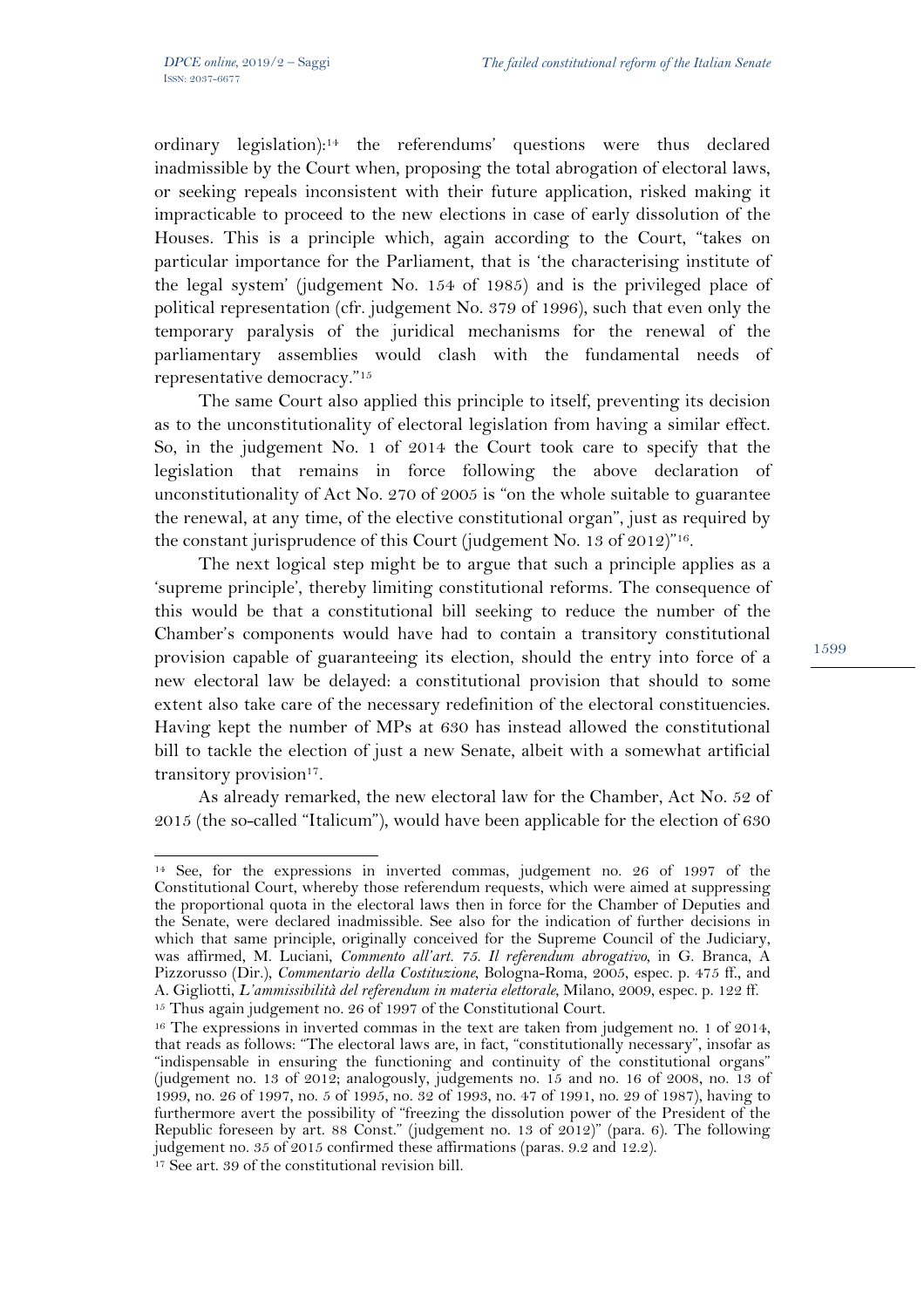deputies, either in the event of the success of the constitutional reform or, with some further difficulty, in the case of its failure. In fact, a couple of months after the referendum, the new electoral law was partially affected by the declaration of unconstitutionality by judgement No. 35 of 2017, on the basis of the same principles as had already been established in judgement No. 1 of 2014.18 And then, in compliance with a statement of the judgement No. 35/2017, rather promptly substituted by a different electoral law, substantially the same for the two Houses, Act No. 165 of 2017, according to which the 2018 parliamentary elections were eventually held.

### **3. A slightly weaker Senate**

The fact that the Italian Senate voted and accepted its own comprehensive selfreform on three separate occasions is conspicuous from a comparative perspective, piquing interest and surprise in non-Italian observers. Furthermore, the approval of a new electoral law for the Chamber during the same period of time, undoubtedly devised for the new and reformed Parliament, although designed in such a way as to also be applicable to the present one, can be deemed a significant political and parliamentary success, also considering the slender margin available to the centre-left majority in the Senate.19

With respect to the functions of the new Senate proposed by the constitutional reform, it is not possible to share the critical view, which is totally and *a priori* depreciatory regarding the weight that such an institution would have been able to exercise. Undoubtedly, the reformed Senate would have been weaker than the current one, but the removal of symmetrical bicameralism was precisely one of the objectives of the reform process, aimed at eliminating an Italian peculiarity in the context of other countries with parliamentary governments.20

It is indeed possible that the new Senate would actually have ended up being marginalised.<sup>21</sup> Nevertheless, this consequence does not seem to be

1600

 $\overline{a}$ 

<sup>18</sup> For a first illustration of judgement no. 35 of 2017 see C. Caruso, M. Goldoni, *Halving the "Italicum": The Italian Constitutional Court and the Reform of the Electoral System*, in www.verfassungsblog.de, 28 February 2017.

<sup>19</sup> On the main procedural profiles see the collection of contributions in N. Lupo, G. Piccirilli (Eds), *Legge elettorale e riforma costituzionale: procedure parlamentari "sotto stress"*, Bologna, 2016. For detailed reports of the parliamentary scrutiny see F. Fabbrizzi, G. Piccirilli, *Osservatorio parlamentare sulla riforma costituzionale*, in *federalismi.it*. In the sense that the constitutional reform process, with the millions of amendments presented by Senator Calderoli alone, would constitute the umpteenth confirmation of the need to reform the Italian bicameralism, see R. Bin, *Perché votare sì alla riforma*, in www.forumcostituzionale.it, 1, 15 June 2016.

<sup>20</sup> See, clearly, the contribution by C. Pinelli, *Criteri di designazione e di composizione del Senato*, in *Studi parlamentari e di politica costituzionale*, 2015, 187-188, 2015, 9 ff. For the highlighting of such an anomaly see, for example, M. Gallagher, M. Laver, P. Mair, *Representative Government in Modern Europe*5, New York, 2011, 61 ff., according to whom the present structure of Italian bicameralism would appear to have come out of the textbook on "how not to design a political system".

<sup>&</sup>lt;sup>21</sup> This is, for example, the option pointed to as being most probable by G. Piccirilli, *Prospettive di organizzazione del "nuovo" Senato*", in *Rivista AIC*, 2016, no. 3, espec. 2 ff. *Contra*,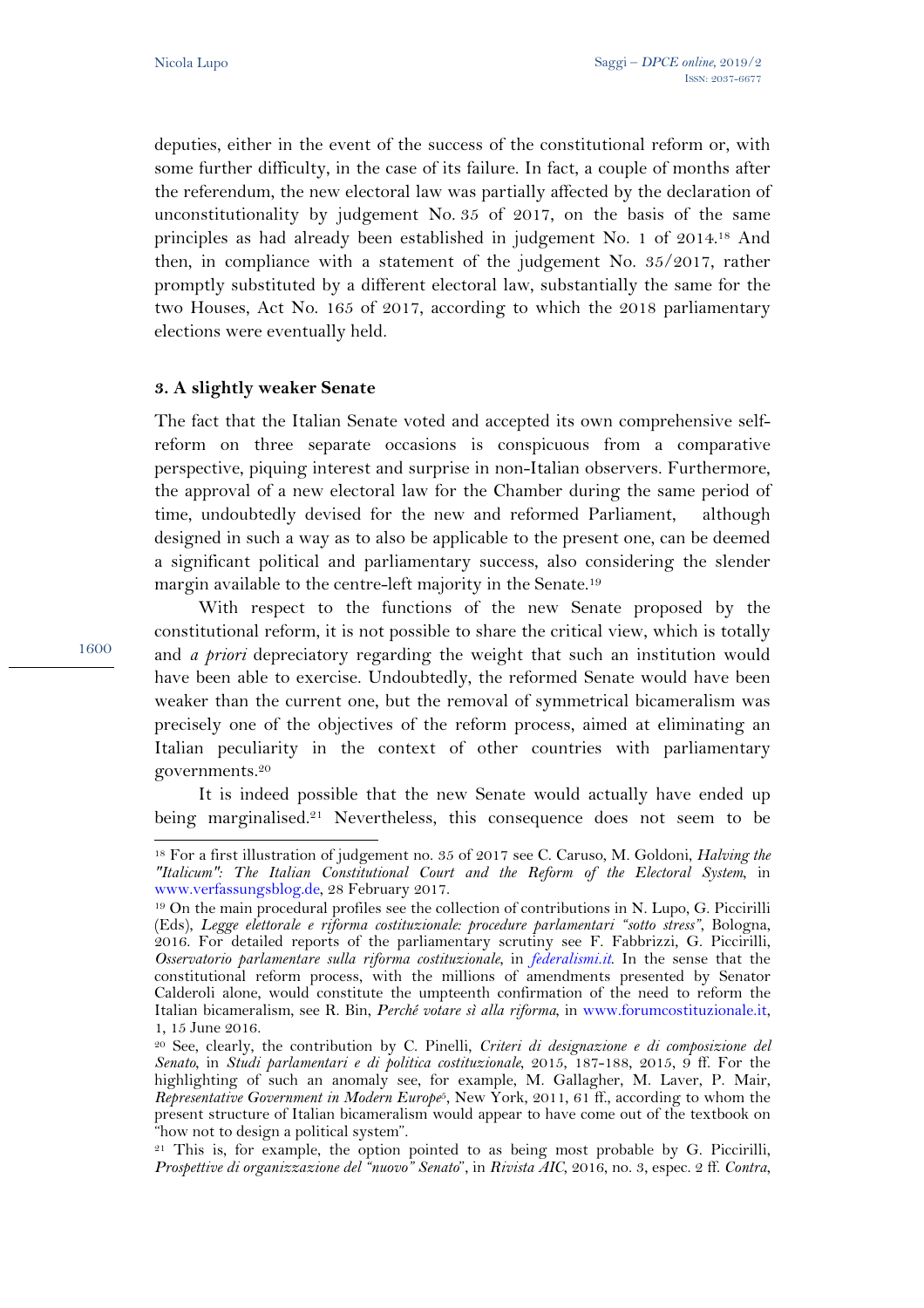$\overline{a}$ 

directly derived from the text of the constitutional bill, which on the other hand, potentially, seemed able to introduce considerable latitude for the action of the reformed Senate. This is all the more so if one considers the tendency according to which the Upper Houses acquire substantial authority markedly beyond their formal powers.<sup>22</sup>

Besides the participation in the legislative function, the constitutional reform bill from its first article paid great attention to identifying and attributing a series of functions of considerable importance to the Senate. It thereby made a courageous and significant, if not easy, attempt to isolate the functions that all too often end up being incorporated into a single category, namely under labels such as "direction and scrutiny function",<sup>23</sup> when not actually in a melting pot that can only be defined negatively through recourse to the label "non-legislative functions".24

In this respect, some authors have stated that there is no substantial power underpinning many of these categories, as they comprise functions that until now have basically remained "ownerless"<sup>25</sup>. Others, instead, have envisaged that, by developing them, the Senate could take on a leading role in political oversight;26 and, in any case, they have grasped the sense of the challenge that has been posed, "that a new Senate which is not resigned to being immediately demoted to a 'dead chamber' should be able to assemble until the end"27 and have highlighted the potential that this constitutional provision offers.<sup>28</sup>

# **4. The Senate in the legislative process: the distribution of the legislative function between the two Houses**

When limiting the analysis to the legislative functions of the Senate, as will be done in the following part of this contribution, the evaluation made above does

see N. Lupo, *La composizione del nuovo Senato e la sua (ancora) incerta natura*, in *Le autonomie territoriali nella riforma costituzionale*, Roma, 2016, 227 ff.

<sup>&</sup>lt;sup>22</sup> This is what some political science studies have defined as "Cicero's puzzle": "why does the upper house have 'authority' even when the lower house is granted the power of decision?". See J. Money, G. Tsebelis. *Cicero's Puzzle: Upper House Power in Comparative Perspective*, in *International Political Science Review*, 1992, no. 1, 25 ff.

<sup>23</sup> For a critical analysis of the textbooks see N. Lupo, *La classificazione delle funzioni del parlamento tra storicità e attualità del pensiero di Walter Bagehot*, in G. Di Gaspare (Ed.), *Walter Bagehot e la Costituzione inglese*, Milano, 2001, 101 ff.

<sup>24</sup> See, for example, R. Dickmann, S. Staiano (Eds), *Funzioni parlamentari non legislative e forma di governo: l'esperienza dell'Italia*, Milano, 2008, and R. Dickmann, S. Staiano (Eds), *Le funzioni parlamentari non legislative. Studi di diritto comparato*, Milano, 2009.

<sup>25</sup> See R. Zaccaria, *Alcune note critiche sulla riforma costituzionale dopo la prima lettura*, in www.osservatoriosullefonti.it, 2014, no. 3, espec. 4.

<sup>26</sup> See on this E. Griglio, *La (auto) riforma in senso territoriale della seconda Camera, un paradosso che si può risolvere (a determinate condizioni)*, cit., espec. 21 ff.

<sup>27</sup> For this quote, see C. Pinelli, *Le funzioni del Senato in ordine all'adesione della Repubblica all'Unione europea*, in www.italiadecide.it, December 2015, espec. 4 ff.

<sup>28</sup> See M. Luciani, *Funzione di controllo e riforma del Senato*, in www.italiadecide.it, December 2015, 7, who speaks in particular of "valuable instruments", although he points out that it is up to the political dynamics to tell us if and how much these instruments would have any effects on the actual life of the institutions.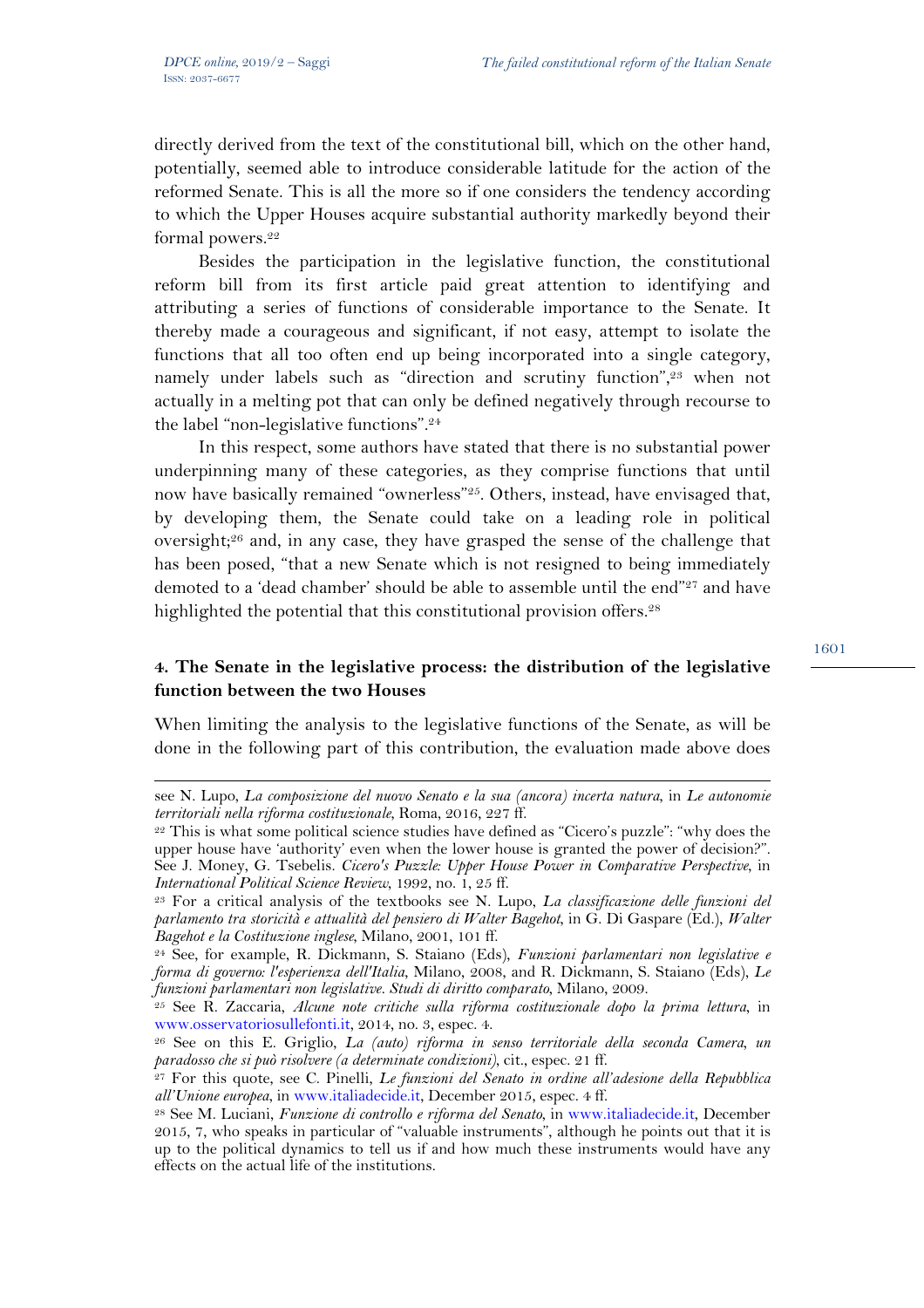not seem to change much at all. In fact, an assessment of the Senate's powers in the legislative process reveals that the instruments whereby the Senate exercised a far from negligible influence in the law-making process existed, at least potentially, in the constitutional reform.

A number of criticisms have focussed on the lengthening and the increased difficulty of interpreting the regulation of the legislative function outlined in art. 70 Const. (by contrast with the current wording, which is extremely short and clear: "The legislative function is exercised collectively by both Houses"). It was argued that, far from guaranteeing a simplification of the legislative process, the asymmetry thus introduced between the Chamber of Deputies and the Senate would, on the contrary, make it more structured and complex.29

Indeed, it is easy to remark that these criticisms are rather superficial. It is in fact evident that in order to attribute the legislative function symmetrically to both Houses, there is no need for particularly detailed regulation. At the point at which the Constitution sets out to distribute this function asymmetrically between the two branches of Parliament, the regulation inevitably becomes very complicated. A constitutional comparison, referring, *inter alia*, to the French (arts.  $39-47$ ) and German (arts.  $76-77-78$ ) Constitutions,<sup>30</sup> quite clearly confirms this.

In terms of a systematic interpretation of the Italian Constitution, it can therefore be noted that Art. 70 Const. would have changed its role and impact quite considerably. In the current Constitution, it is a provision of marginal importance and to some extent is even superfluous, owing to the presence of Arts. 55 and 72 Const. These two provisions, in fact, repeat and itemise its contents (also due to the underestimation of the meaning of the adverb "collectively", at least at an institutional level).31 Thus, Art. 70 Const. would have become not only a "long", but also a crucial provision. The reformed art. 70 Const., rather than the successive art. 72 Const., should have been referred to in order to outline the role of the Senate in the different legislative procedures.

This change in the role and significance of art. 70 Const. should also have been reflected in practice in the interpretation of the constitutional text. A series of problems of interpretation originating from other reformed constitutional provisions could be solved by taking into consideration the basic principles established by the reformed art. 70 Const.

 $\overline{a}$ <sup>29</sup> For example, Michele Ainis, who, in commenting on the bill following the second reading in the Chamber, pointed out that Article  $70 -$  which sets out the legislative function – is expressed in 9 words, while after this restorative injection it will have 430 (M. Ainis, *Il potere senza contrappesi*, in *Il Corriere della Sera*, 11 March 2015). See alternatively Armando Spataro, who invited anyone who had doubts regarding the evalution on the constitutional reform to compare the old and new art. 70 Const.: the first, one line; the second, one page (A. Spataro, *I magistrati e il diritto-dovere di schierarsi sul referendum*, in *La Repubblica*, 8 May  $2016$ ).

<sup>30</sup> See, among others, C. Fusaro, *Le ragioni della riforma costituzionale. Una guida*, in www.carlofusaro.it, 15 May 2016, 32 and M. Olivetti, *Non è questione di semplicità*, in *L'Avvenire*, 22 May 2016.

<sup>31</sup> For a study of both profiles, see N. Lupo, *L'art. 70 della Costituzione: una disposizione poco valorizzata*, in M. Ruotolo (Ed.), *La funzione legislativa, oggi*, Napoli, 2007, 211 ff.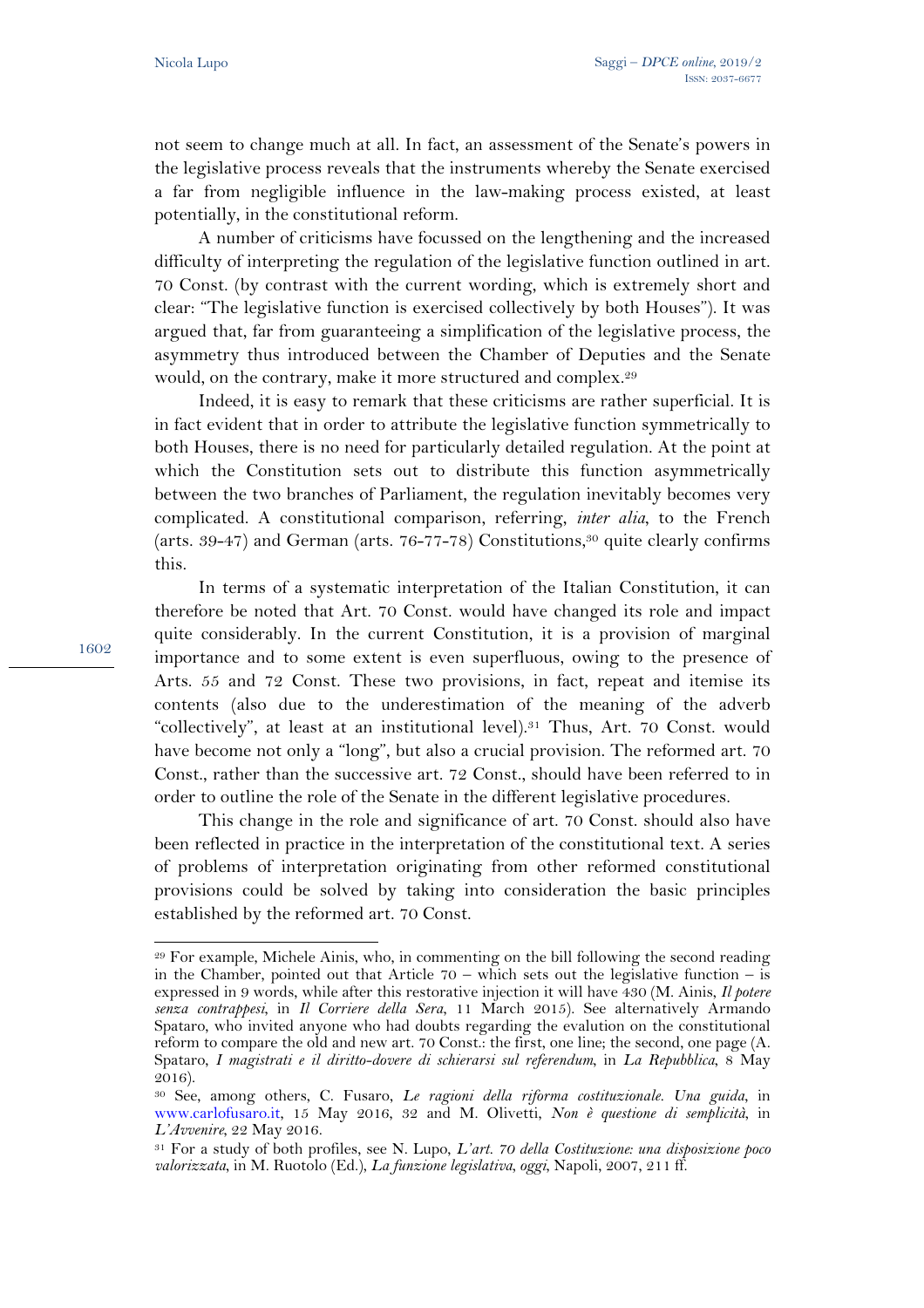$\overline{a}$ 

In particular, according to this article, the procedure outlined by art. 70, third para., Const. – for the "prevalently approved by the Chamber" laws, with the intervention of the Senate upon request – would have represented the basic model with respect to which the other provisions, in the following paragraphs or in other articles, would have had to be related: they all contain exceptions and additions to a procedure that, for the aspects not expressly regulated by the Constitution, should have followed those rules of a general-residual nature.

The "equal bicameral" laws, instead, foreseen for a series of matters identified by art. 70, first para., Const., would have concerned a bunch of limited subjects, differently defined, but all relating to laws pertaining to the institutional system, with the exclusion, thus, of laws necessary to implement public policies: a *closed number* of matters, never corresponding to real subjects, but to just as many "types" of laws, already outlined in their contents and often also in their formation process, by the Constitution and therefore to be interpreted restrictively.

### **5. The two basic features of the reform of the Senate**

The basic "architectonic" line followed by the constitutional reform can essentially be identified in two features. The first is the decision not to link the distinction of the legislative procedures in any way whatsoever to the separation of the matters between State and Regions. The second is to permit an intervention (mandatory or possible) by the Senate on all bills, foreseeing as a minimum outcome of the Senate's intervention the need for a new reading by the Chamber, in order for the law to be passed.

Both choices also appear consistent with many of the guidelines advanced by the legal scholarship. In particular, this assessment can be made from the comparison with other constitutional reform bills. By contrast, the solution adopted by the constitutional reform rejected by the 2006 referendum was rightly criticised in rather severe terms, $32$  and even the supporters of the reform considered there was room for improvement.33 Or, this time similarly, the solution approved by the "Violante draft", $34$  which can be considered the most direct "forerunner" of the constitutional bill with respect to many structural and functional aspects, and which was the subject of a widespread positive evaluation by the constitutionalists.35

<sup>32</sup> See, for example, L. Castelli, *Il cosiddetto Senato federale nel disegno di legge di riforma della parte II della Costituzione*, in F. Bassanini (Ed.), *Costituzione. Una riforma sbagliata. Il parere di sessantatré costituzionalisti*, Firenze, 2004, 460.

<sup>33</sup> See also the document drafted by the "Fondazione Magna Carta" in which the cumbersome nature of the legislative process was highlighted and it was pointed out that the so-called "federal Senate" would have had decision-making powers that would have jeopardised the steering effect of the Government.

<sup>34</sup> A.C. 553 and abb.-A, approved on 17 October 2007 by the Constitutional Affairs Committee of the Chamber.

<sup>35</sup> See, among others, P. Caretti, *Bicameralismo e autonomie: un'altra ipotesi all'esame del Parlamento*, in *Le regioni*, 2007, no. 5, 657 ff.; A. D'Atena, *Un Senato "federale". A proposito di*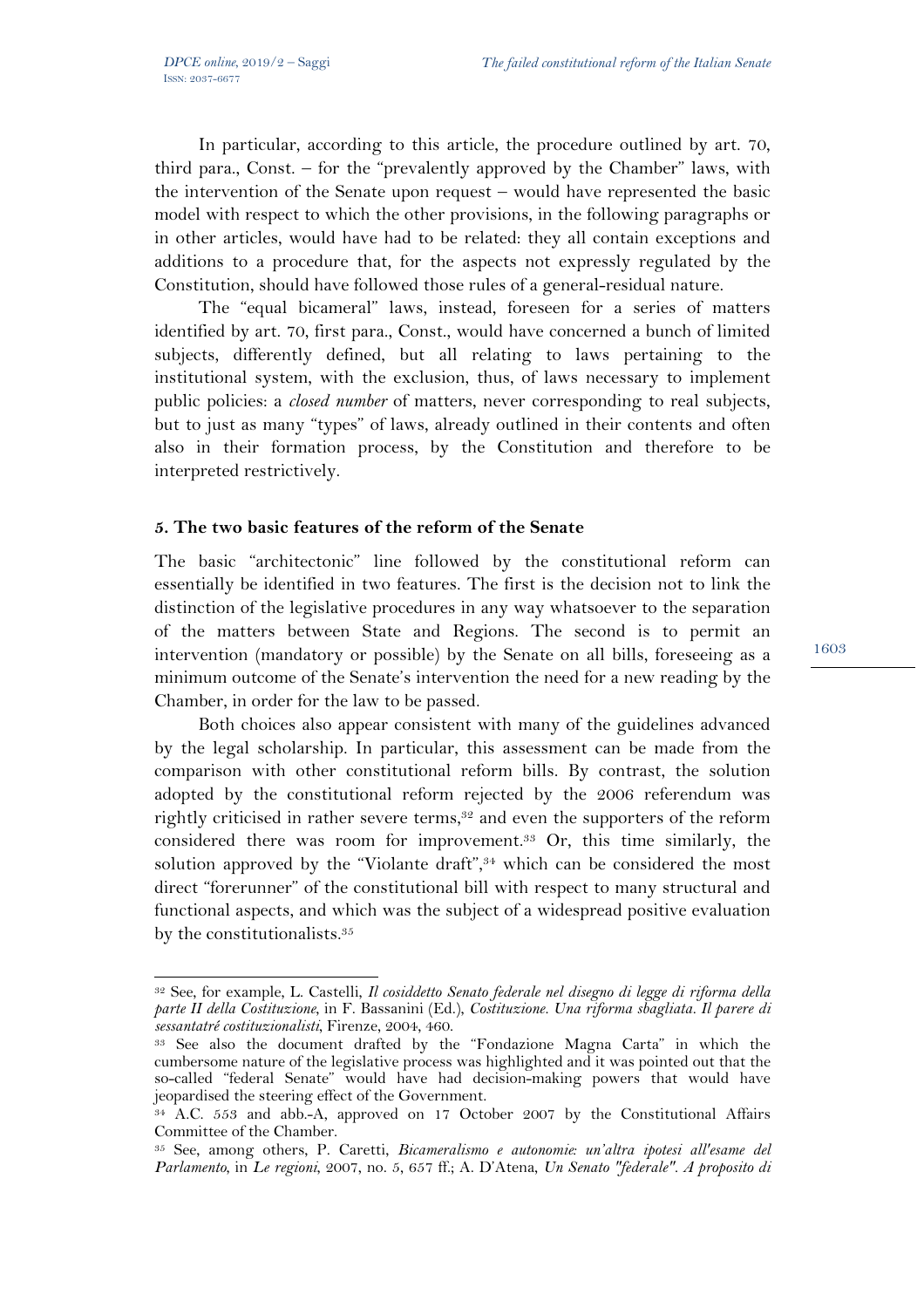The first feature is consistent with what a large portion of constitutional law scholarship has been highlighting for a long time, along with an express indication contained in the conclusive document of the advisory Committee for institutional reforms set up by the Letta Government.36 The anchoring of the legislative function of the Senate to the matters of regional competence, even though seeming to be abstractly rational and coherent with a Senate representative and guarantor of territorial autonomies, would have inevitably brought with it all the uncertainties characterising any "vertical" allocation of legislative competences, transferring them onto the legislative procedure, and which were rather conspicuous in the interpretations of art. 117 Const., in its various drafts. Furthermore, such a solution was to some extent facilitated by the choice, probably also due to reasons of pretence, $37$  to suppress, at least formally, the category of the concurrent legislative power. In this way, it was made more simple to not foresee the Senate's strengthened powers in the state laws containing "fundamental principles" destined to be developed in the regional laws, according to a scheme which, as is well known, was quite sporadic and difficult in its application.

The second feature is aimed at preventing the Senate, and thus the territorial autonomies that this institution represents, from being radically and prejudicially excluded from the possibility of intervening on any category of bills at all, independently of its scope. Besides the category of equal bicameral bills for which the approval of the Senate is necessary, an intervention by the Senate is always possible, albeit requested by quite a high quorum, namely one third of the senators. The Senate's intervention can fully qualify as an involvement in the legislative function,<sup>38</sup> because it produces a minimum procedural effect, which consists in obliging the Chamber to vote again on a bill in the event that it intends to complete its passage: acknowledging or, on the contrary, rejecting the changes proposed by the Senate.

In the light of this second feature in particular, and on the assumption that the reformed Senate was actually able to represent the territorial institutions, there would no longer be "leggi dello Stato" ("State laws"), but "leggi della Repubblica" ("Republican laws") in their own right, as including all the constitutive elements of the Republic defined in art. 114 Const. Undoubtedly, this would have been a somewhat emphatic but not incorrect form, considering

1604

 $\overline{a}$ 

*una recente proposta parlamentare*, in *Rassegna parlamentare*, 2008, no. 1, 243 ff.; S. Mangiameli, *Il Senato federale nella prospettiva italiana*, ivi, 2010, no. 1, 167 ff.

<sup>36</sup> See *Per una democrazia migliore*, cit., p. 41, where it is expressly declared that "in the discipline of legislative procedure the Committee did not adopt the criterion of the division by subject matters between Chamber and Senate, which would have given rise to uncertainties and conflicts, in contrast with the criteria of simplicity, rapidity and immediacy of understanding that the Committee set out to follow".

<sup>37</sup> The point is moreover the subject of critical evaluations: see, for all, D. Morana, *Il riparto delle funzioni legislative: la fine della competenza concorrente? (art. 117 Cost.)*, in F.S. Marini, G. Scaccia (Eds), *Commentario alla riforma costituzionale del 2016*, Napoli, 2016, 241 ff.

<sup>38</sup> Doubtfully, on the point, M. Cavino, *Corte costituzionale e potenziale sviluppo del contenzioso sui vizi formali degli atti legislativi*, in www.gruppodipisa.it/wpcontent/uploads/2015/11/Cavino-vizi-formali.pdf, 2015, 1 ff.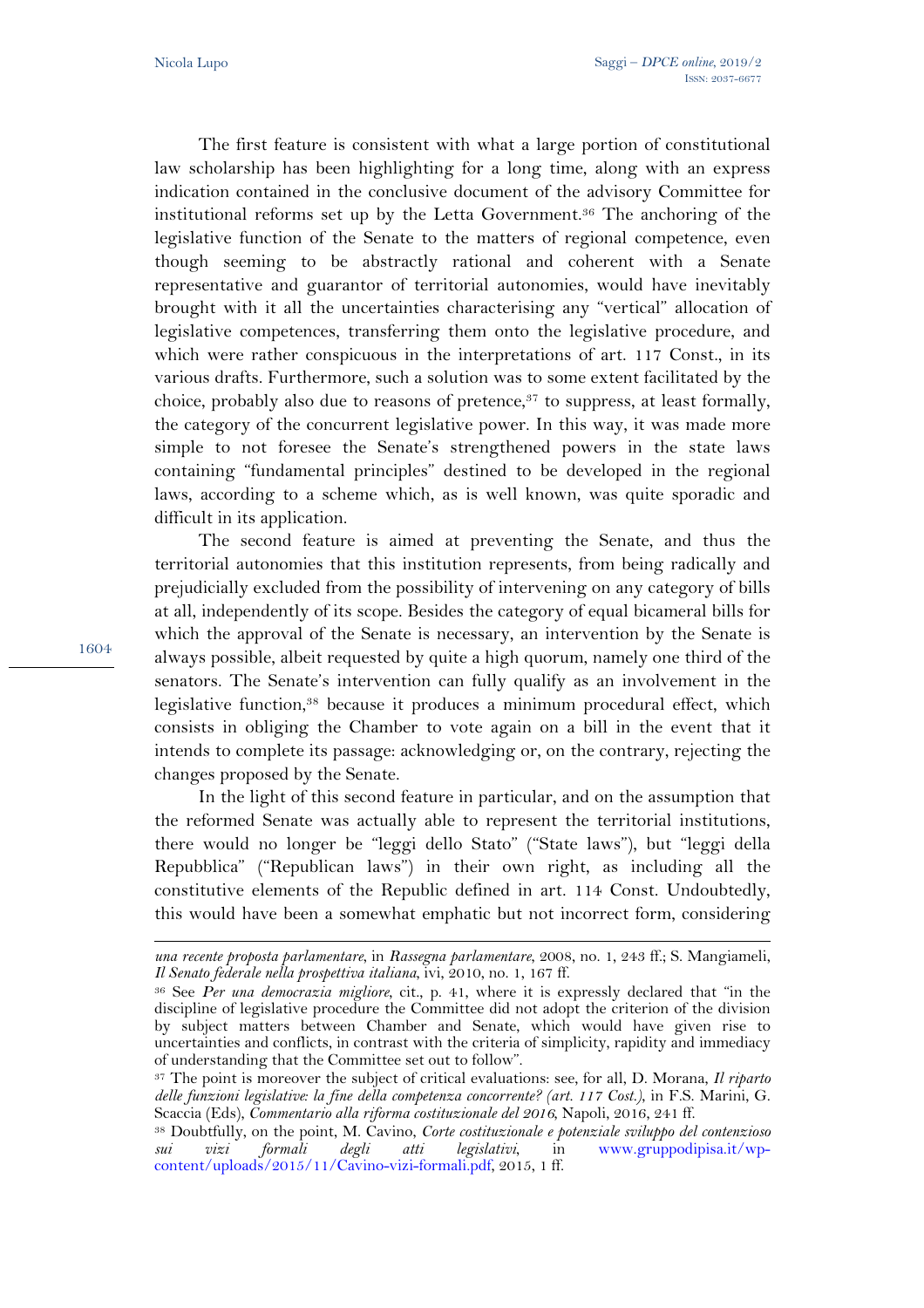l

that the territorial institutions would also have had the opportunity to contribute through the Senate, at least potentially, to the exercise of the legislative function. The fact that, in most cases, the last word would be with the Chamber of Deputies, did not seem in itself a suitable element to refute such denomination. It would have been a perfectly appropriate option, in line with the widely prevalent choice in the comparative framework, not to attribute a "power of veto" to the territorial autonomies or the body representing them, except in some limited cases.

### **6. The debate on the number of legislative processes**

Lastly, and in this case inconsistently with widespread commentary, it is not true that the text of the constitutional reform would outline a particularly high number of legislative processes and would therefore result in just as many categories of "bills", while the Constitution currently in force foresees only one.39

On the contrary, as far as the relations between the Chamber of Deputies and Senate are concerned, there would essentially have been two categories of legislative processes, then divided internally into a number of varieties. One category comprises the "equal bicameral laws", which would also include, with the peculiarities already present in the current text of art. 138 Const., the laws amending the Constitution and other constitutional laws. On the other hand, the category of "prevalently approved by the Chamber laws" comprises the great majority of laws, including (with some variants, not all easily identifiable) both the laws of implementation to the supremacy clause and the laws for the approval of budgets and financial statements. The latter were identified by a number of constitutional provisions as laws passed by the Chamber of Deputies alone, but, in reality, these would always have been included in the generalresidual category of the "prevalently approved by the Chamber laws".40

Therefore, there would have been a bipartition of the "type" of State law (or better referred to as "Republican law"), considering that the category of equal bicameral laws (as distinct from the constitutional laws) would have presented, as per the text of art. 70 Const., almost all the features of a distinct category of legal sources.<sup>41</sup>

<sup>39</sup> For example, M. Cavino (*Corte costituzionale e potenziale sviluppo del contenzioso sui vizi formali degli atti legislativi*, cit., 3) lists eight prospective legislative processes; E. Rossi (*Una Costituzione migliore? Contenuti e limiti della riforma costituzionale*. Pisa, 2016, 83 ff.) instead lists nine, despite pointing out that it is an operation that has "high margins of discretionary power"; G. Zagrebelsky, F. Pallante (*Loro diranno, noi diciamo. Vademecum sulle riforme istituzionali*, Roma-Bari, 2016) count ten of them.

<sup>40</sup> This can include in particular the laws for amnesty and pardon, with the additional feature, in accordance with art. 79 Const., of the majority of 2/3 of the members, in every article of the final voting; and the law for the implementation of art. 81, sixth para., Const., in this case with the added burden of the absolute majority of deputies. In conformity with this, see P. Zuddas, *La produzione legislativa: tra creatività e complessità*, in *Giurisprudenza italiana*, 2016, 20 ff., espec. 38 ff.

<sup>41</sup> On this point see G. Brunelli, *La funzione legislativa bicamerale nel testo di revisione costituzionale: profili problematici*, in *Rassegna parlamentare*, 2015, no. 4, 765 ff.; G. Piccirilli, *"Oggetto proprio" delle leggi previste dal "nuovo" articolo 70 della Costituzione in via di revisione*,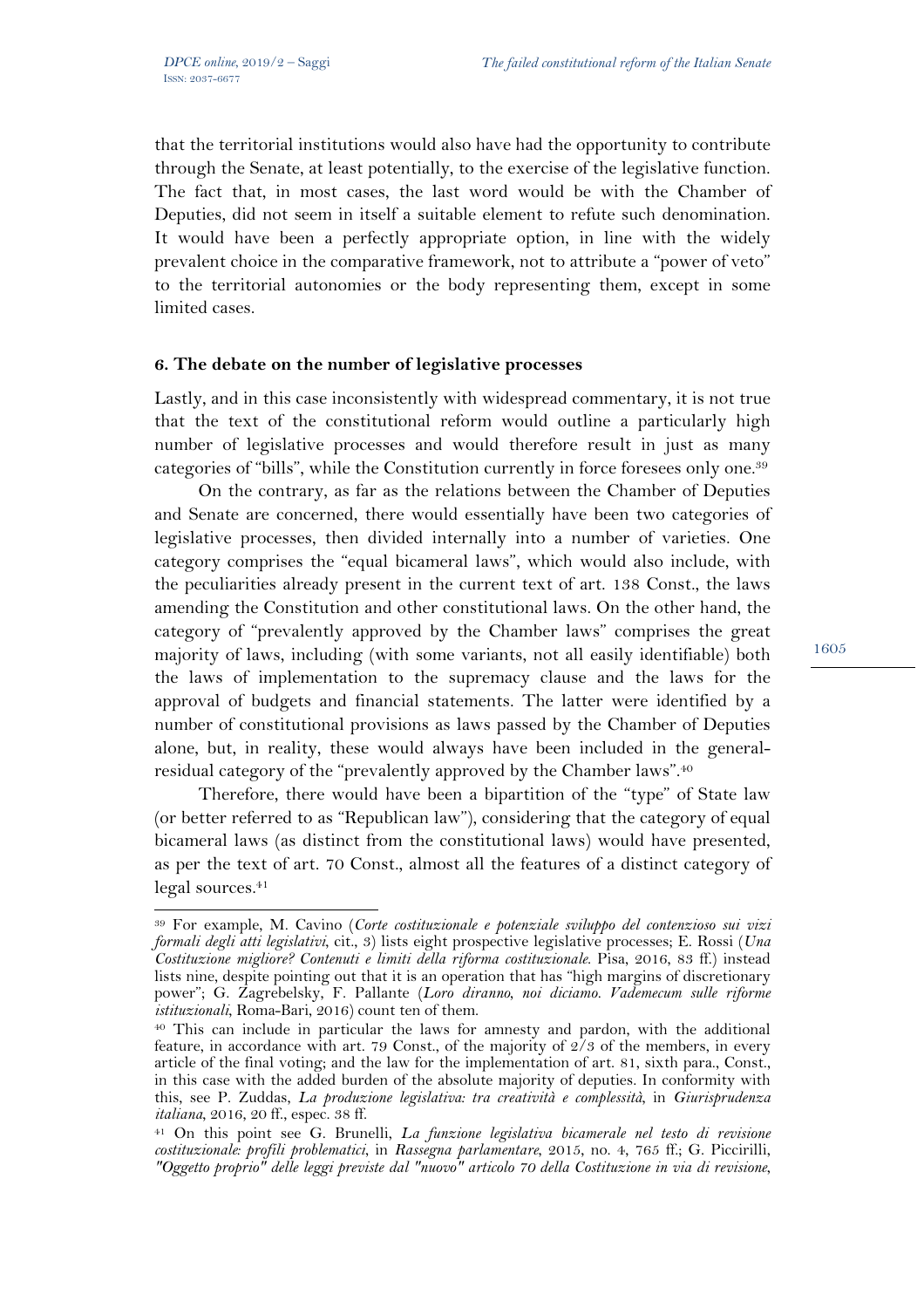Moreover, a series of constitutional provisions would act in various ways on the law-making process, mostly in order to make it faster, but they do not appear to give rise to new "types" of law-making processes, nor to new categories of laws. In fact, the variations introduced in the legislative procedure would not be reflected in the active force of the legislative act thus approved.

Indeed, most of these procedures are already foreseen by the Constitution currently in force. It suffices to think in particular of the bills approved by the deliberative or legislative parliamentary standing committees, which, despite a number of motivated objections advanced during the preparatory works,<sup>42</sup> would have remained, both for the equal bicameral bills and the "prevalently approved by the Chamber laws". Something only slightly different must be said for the conversion law of the decree-laws and for the authorisation laws for the ratification of international treaties. For both these categories, there could have been either "equal bicameral laws" and "prevalently approved by the Chamber" ones. In the first case, this depends on the matters dealt with, which in any event would have been, as far as can be assumed, almost always such as to come within those "prevalently approved by the Chamber". In the second case, the "laws that authorise the ratification of international treaties relative to the belonging of Italy to the European Union" would have been exclusively equally bicameral.43

The constitutional reform would have added a single new form of accelerated procedure for the "priority" or "fixed term" bills, now regulated by art. 72, sixth para., Const. This is a procedure that has been long debated at institutional and doctrinal levels, $44$  and which was explicitly aimed at reducing the recourse to decree-laws, and relates only to the matters on which "prevalently approved by the Chamber laws" can intervene. The laws in electoral matters would have been expressly excluded along with those for the

1606

 $\overline{a}$ 

in *Rassegna parlamentare*. 2016, no. 1, espec. 69 ff.; P. Carnevale, *Brevi considerazioni in tema di 'oggetto proprio', clausola di 'sola abrogazione espressa' e 'riserva di procedimento' per le leggi bicamerali*, in *federalismi.it*, 2016, no. 7, espec. p. 7 ff.; M. Olivetti, *I procedimenti legislativi (arts,* 

*<sup>70-74</sup> Cost.)*, in *Commentario alla riforma costituzionale del 2016*, cit., 67 ff., espec. 80 ff. 42 See the hearing of Professor Marco Olivetti in front of the Constitutional Affairs Committee of the Chamber of Deputies in A.C., XVII legislatura, 16 October 2014, res. sten., p. 5 ff. (also published as M. Olivetti, *Alcune osservazioni sulla riforma del Senato e del Titolo V nel disegno di legge costituzionale no. 1429, approvato dal Senato l'8 agosto 2014*, in www.amministrazioneincammino.luiss.it, December 2014, 11 ff.), and N. Lupo, *Sulla riforma del bicameralismo in Italia: un'opinione a favore (con qualche osservazione a margine)*, in G.C. De Martin, Z. Witkowski, P. Gambale (Eds), *Parlamenti, politiche pubbliche e forme di governo: esperienze e prospettive in Italia e Polonia*, Padova, 2016, 215 ff., espec. 219 ff.

<sup>43</sup> For a wide interpretation of this latter category, see C. Pinelli, *Le funzioni del Senato in ordine all'adesione della Repubblica all'Unione europea*, cit.

<sup>44</sup> For a detailed summary of the proposals advanced in this field in the last two decades, also in the light of the report by the Letta-Quagliariello Advisory Committee, see E. Longo, *Procedure legislative abbreviate e voto a data fissa*, in A. Cardone (Ed.) *Le proposte di riforma della Costituzione*, Napoli, 2014, 301 ff. For its previous proposals, dating back to the "Spadolini decalogue", see V. Lippolis, *Il problema della tempestività del procedimento legislativo: la cosiddetta corsia preferenziale, i procedimenti di urgenza ex art. 72 Const., il contingentamento dei tempi di intervento*, in *Il Parlamento della Repubblica. Organi, procedure, apparati*. 1, Roma, Camera dei deputati, 1987, 269 ff. and A. Manzella, *Sui "dieci punti" del II governo Spadolini*, in *Nuova Antologia*. no. 2223, July-September 2002, 56 ff. (also including the text of the decalogue).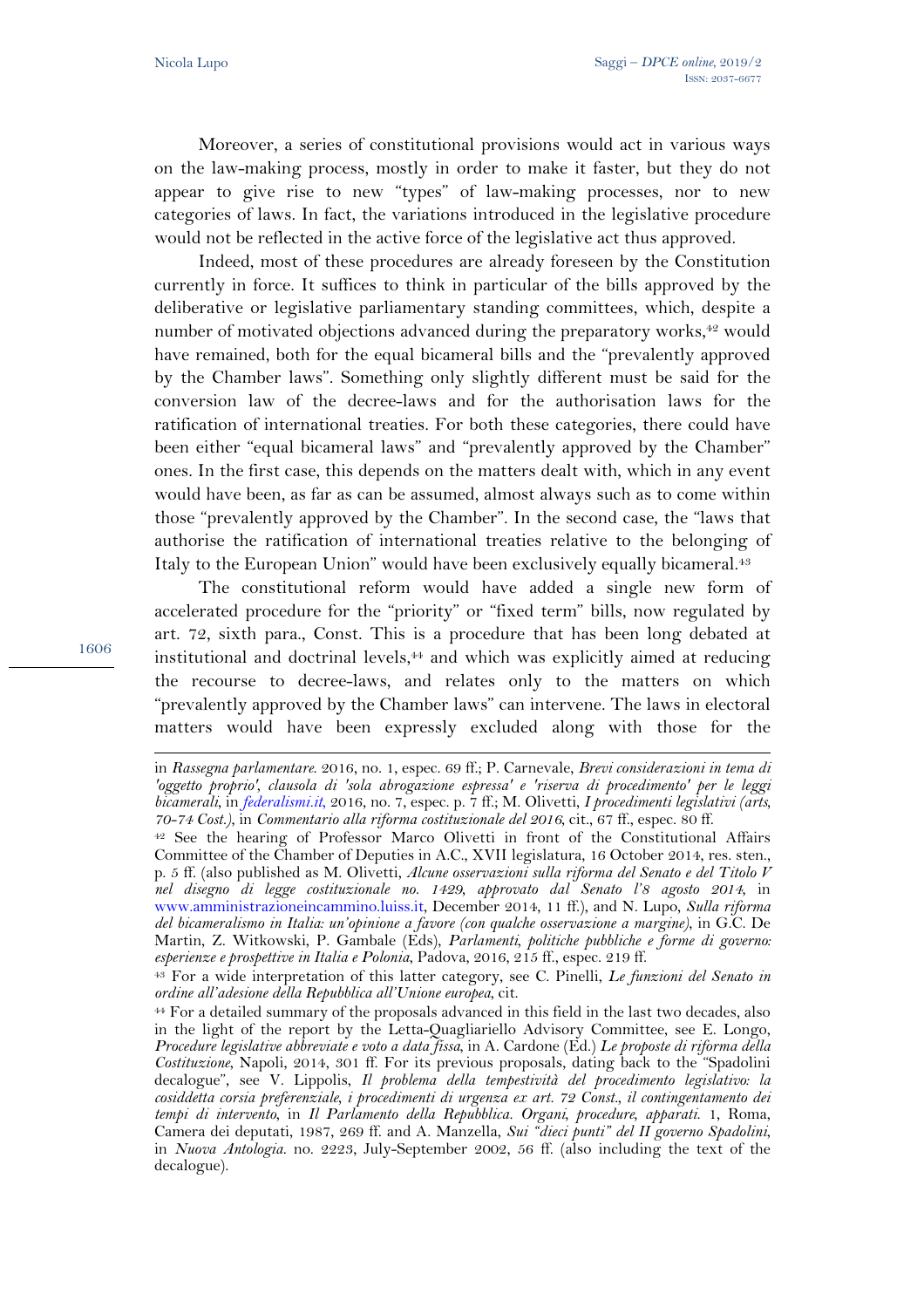$\overline{a}$ 

authorisation of the ratification of treaties, amnesty and pardon laws and those on budget. The provision in question, even though immediately applicable, $45$  also appeared to contain elements of ambiguity, the resolution of which would have been referred, with a choice that has been the subject of numerous criticisms, to parliamentary rules of procedure (also called upon, in accordance with art. 72, third para., Const. to establish shorter procedures for bills declared urgent).<sup>46</sup>

More generally, it must be remembered that the division of the ordinary law category into various subtypes appears consistent with a tendency that has been found for some time now in contemporary constitutionalism. This tendency has been effectively highlighted by Alberto Predieri, drawing inspiration from the provision of the "organic laws" in the Spanish constitution of 1978 (as well as in the French Constitution of 1958), when he used the metaphor of the "karyokinesis": the reproduction and differentiation process of cells, while nevertheless maintaining the number of chromosomes constant. Likewise, the "State law", once a unitary and supreme category, tends not only to lose that supremacy in contemporary states with a rigid constitution, but also to be subdivided according to the specialisations.<sup>47</sup> This is thus more a feature of contemporary constitutionalism than a defect or an oddity of the constitutional reform analysed herein.

## **7. Conclusions. Some reforms of the Italian Parliament without changing the Constitution?**

The negative outcome of the constitutional referendum of 4 December 2016 and the resultant failed reform of symmetrical bicameralism marked an important moment in the evolution of the Italian institutions. The process aimed at reforming the second part of the Constitution on the institutional framework, which was started in the mid-80s, is destined to undergo a rather long setback. This means that there will no longer be an excuse or an alibi for not achieving small-scale and sub-constitutional self-reforms of the two Houses.<sup>48</sup>

<sup>45</sup> It can be inferred from the transitory provision set down in art. 39, para. 9, of the constitutional bill in question, according to which "until the compliance of the regulatory provision of the Chamber of Deputies", in any case the deferment of the term established by art. 72, seventh para., Const. can be no fewer than ten days.

<sup>46</sup> See, among others, T. Guarnier, *Rischi e aporie del procedimento legislativo a data certa*, in *federalismi.it*, 2016, no. 5, 3; R. Dickmann, *Alcune considerazioni sull'istituto del "voto a data certa"*, ivi, 2016, no. 6.; F.S. Marini, *Il voto a data certa*, in *Commentario alla riforma costituzionale del 2016*, cit., 121 ff.

<sup>47</sup> A. Predieri, *Le fonti del diritto nella Costituzione spagnola del 1978*, in E. Garcia de Enterría, A. Predieri (Eds), *La Costituzione spagnola del 1978*, Milano, 1982, 133 ff., espec. 136 ff. and 186 ff. See also, more specifically, J. García Roca, *La "decostruzione" della legge del Parlamento*, in G. Rolla, E. Ceccherini (Eds), *Profili di diritto parlamentare in Italia e in Spagna*, Torino, 1997, 127, espec. 149 ff.

<sup>48</sup> M. Russell (*Attempts to change the British House of Lords into a second chamber of the nations and regions: explaining a history of failed reforms*, in *Perspectives on Federalism*, 2018, no. 2, 268, espec. 293) shows, in light of the UK experience of the House of Lords, that successful reforms of bicameralism are occasional and incremental, rather than decisive and large-scale. A similar conclusion is also drawn from the Italian case: M. Russell, *The failed Senate reform in Italy: international lessons on why bicameral reforms so often (but not quite always) fail*, in